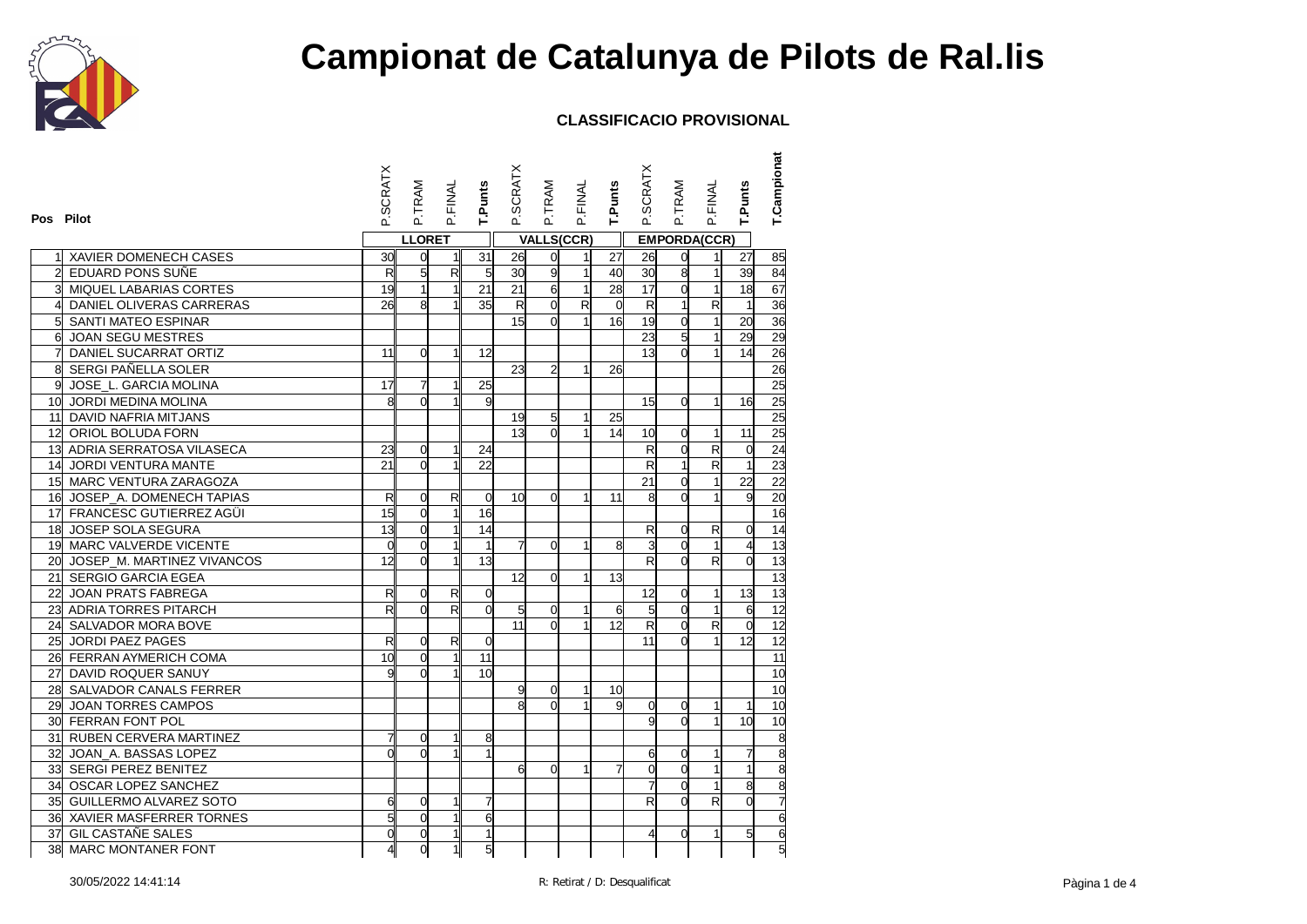

| Pos Pilot |                                | P.SCRATX       | P.TRAM         | P.FINAL                 | T.Punts        | P.SCRATX       | P.TRAM         | P.FINAL           | T.Punts        | P.SCRATX       | P.TRAM              | P.FINAL      | T.Punts        | T.Campionat                                               |
|-----------|--------------------------------|----------------|----------------|-------------------------|----------------|----------------|----------------|-------------------|----------------|----------------|---------------------|--------------|----------------|-----------------------------------------------------------|
|           |                                |                | <b>LLORET</b>  |                         |                |                |                | <b>VALLS(CCR)</b> |                |                | <b>EMPORDA(CCR)</b> |              |                |                                                           |
|           | 39  MARIANO PARES CARRIO       | $\overline{2}$ | $\overline{0}$ | 11                      | 3              |                |                |                   |                | $\mathsf{d}$   | $\Omega$            | 11           | $\mathbf{1}$   |                                                           |
|           | 40 JOAN RIBERAS BARGALLO       | 3              | $\Omega$       | $\mathbf 1$             | $\overline{4}$ | $\mathsf{R}$   | 0              | R                 | 0              |                |                     |              |                |                                                           |
|           | 41 JOAN SABATER BRUY           |                |                |                         |                |                | $\overline{0}$ | $\mathbf{1}$      | $\overline{c}$ | $\mathbf{1}$   | $\Omega$            |              | $\overline{2}$ |                                                           |
|           | 42 JORDI SABAT SOLER           |                |                |                         |                | 3              | $\overline{0}$ | $\mathbf{1}$      | 4              |                |                     |              |                |                                                           |
|           | 43 FRANCESC CASAPONSA SIMATS   |                |                |                         |                | 2              | $\Omega$       | 1                 | 3              | 0              | $\Omega$            |              | 1              |                                                           |
|           | 44 ALEIX ARCARONS CASALS       | $\overline{0}$ | $\Omega$       | $\mathbf{1}$            | $\mathbf{1}$   | $\mathbf{0}$   | $\overline{0}$ | $\mathbf{1}$      | 1              | $\mathsf{d}$   | $\Omega$            |              | $\mathbf{1}$   | 3                                                         |
|           | 45 PERE CALVO CORONELLAS       |                |                |                         |                |                |                |                   |                | $\overline{a}$ | $\Omega$            |              | 3              |                                                           |
|           | 46 EDGAR PEREZ GALERA          | $\Omega$       | $\overline{0}$ | 1                       | 1              | R              | $\Omega$       | R                 | $\Omega$       | $\Omega$       | $\Omega$            |              |                |                                                           |
|           | 47 PERE ROVIRA SALVADO         | $\mathbf{1}$   | $\overline{0}$ | $\mathbf{1}$            | $\overline{a}$ |                |                |                   |                |                |                     |              |                | $\frac{2}{2}$                                             |
|           | 48 JOAN BONET JACOMET          | $\Omega$       | $\Omega$       | 1                       |                |                |                |                   |                | O              | $\Omega$            | 1            | $\mathbf{1}$   |                                                           |
|           | 49 RUBEN ROJAS CAMERO          | $\Omega$       | $\overline{0}$ | 1                       | 1              |                |                |                   |                | $\mathbf{0}$   | $\Omega$            |              | $\mathbf{1}$   |                                                           |
|           | 50 FRANCISCO GARCIA HORTELANO  | $\Omega$       | $\Omega$       | 1                       | $\mathbf{1}$   |                |                |                   |                | $\mathsf{d}$   | $\Omega$            |              | $\mathbf{1}$   | $\frac{2}{2}$                                             |
|           | 51 MARC PEDROSA PLANAS         |                |                |                         |                | $\Omega$       | 0              | 1                 | 1              | d              | $\Omega$            |              | $\mathbf{1}$   |                                                           |
|           | 52 JORDI SAN ANDRES SALVADOR   |                |                |                         |                | $\mathbf{0}$   | $\overline{0}$ | 1                 | $\mathbf{1}$   | $\mathsf{O}$   | $\Omega$            |              | $\mathbf{1}$   | $\overline{2}$                                            |
|           | 53 POL CASTELLS LORENZO        |                |                |                         |                | $\Omega$       | $\overline{0}$ | 1                 | 1              | $\mathsf{O}$   | $\Omega$            |              | $\mathbf{1}$   | $\overline{a}$                                            |
|           | 54 GERARD JULIA GUTES          |                |                |                         |                | $\Omega$       | 0              | 1                 | 1              | d              | $\Omega$            |              | $\mathbf{1}$   |                                                           |
|           | 55 AGUSTIN GARCIA ASENSIO      |                |                |                         |                | O              | $\overline{0}$ | 1                 | 1              | 0              | $\Omega$            |              | $\mathbf{1}$   |                                                           |
|           | 56 GUILLEM ORRIOLS TEIXIDOR    |                |                |                         |                | $\Omega$       | 0              | 1                 | $\mathbf{1}$   | $\mathsf{d}$   | $\Omega$            | 1            | $\mathbf{1}$   | $\begin{array}{c c}\n2 & 2 & 2 \\ 2 & 2 & 2\n\end{array}$ |
|           | 57 ERIC BANUS GARCIA           | $\mathsf{R}$   | $\Omega$       | R                       | $\Omega$       | $\mathbf{0}$   | $\Omega$       | 1                 | 1              | $\mathbf{0}$   | $\Omega$            |              | $\mathbf{1}$   |                                                           |
|           | 58 DAVID LOPEZ MONFORT         |                |                |                         |                |                |                |                   |                | $\overline{O}$ |                     |              | $\overline{a}$ |                                                           |
|           | 59 JUAN SAGUER MARTINEZ        |                |                |                         |                | $\overline{0}$ | 0              | $\mathbf{1}$      | 1              | $\mathsf{d}$   | $\Omega$            | 1            | $\mathbf{1}$   |                                                           |
|           | 60 ARNAU BARTES RODRIGUEZ      |                |                |                         |                | $\mathsf{d}$   | 0              | 1                 | $\mathbf{1}$   | $\mathsf{d}$   | $\mathbf 0$         |              | $\mathbf{1}$   |                                                           |
|           | 61 BIEL GAVILAN JUBANY         |                |                |                         |                | <sub>0</sub>   | $\Omega$       | $\mathbf{1}$      |                | $\Omega$       | $\Omega$            |              | $\overline{1}$ |                                                           |
|           | 62 GABRIEL REYES MUNTADA       | $\overline{0}$ | $\overline{0}$ | $\mathbf{1}$            | 1              |                |                |                   |                |                |                     |              |                |                                                           |
|           | 63 EDUARD TUNEU ULLASTRE       | $\Omega$       | $\overline{0}$ | $\mathbf{1}$            | $\mathbf{1}$   |                |                |                   |                | R              | $\Omega$            | $\mathsf{R}$ | $\overline{0}$ |                                                           |
|           | 64 JORDI FERRES TUBERT         | $\Omega$       | $\Omega$       | 1                       |                |                |                |                   |                |                |                     |              |                |                                                           |
|           | 65 JORDI GAIG SARDA            | $\overline{0}$ | $\overline{0}$ | 1                       | $\mathbf{1}$   |                |                |                   |                |                |                     |              |                |                                                           |
|           | 66 BORJA ESPINOLA HERNANDEZ    | $\mathbf 0$    | $\overline{0}$ |                         | 1              |                |                |                   |                | R              | $\Omega$            | R            | $\Omega$       |                                                           |
|           | 67 GUSTAVO_N. PATIÑO FERNANDEZ | $\overline{0}$ | $\Omega$       | 1                       | $\overline{1}$ |                |                |                   |                |                |                     |              |                |                                                           |
|           | 68 GUILLEM BRAGULAT TABERNER   | $\Omega$       | $\Omega$       |                         | $\overline{1}$ |                |                |                   |                |                |                     |              |                |                                                           |
|           | 69 DAVID NOGAREDA ESTIVILL     | $\overline{0}$ | $\overline{0}$ | 1                       | $\mathbf{1}$   |                |                |                   |                |                |                     |              |                |                                                           |
|           | 70 JOSEP_M. RIVAS ALVAREZ      | $\overline{0}$ | $\overline{0}$ | $\mathbf{1}$            | $\mathbf{1}$   |                |                |                   |                | $\mathsf{R}$   | $\Omega$            | R            | $\overline{0}$ |                                                           |
|           | 71 JESUS MARTIN ALONSO         | R              | $\overline{0}$ | $\overline{\mathbf{z}}$ | $\Omega$       |                |                |                   |                | <sub>0</sub>   | $\Omega$            |              | $\mathbf{1}$   |                                                           |
|           | 72 JOAN BELLMUNT CENTENO       | R              | $\Omega$       | $\mathsf{R}$            | $\Omega$       | R              | 0              | R                 | 0              | $\mathsf{d}$   | $\Omega$            |              | $\mathbf{1}$   |                                                           |
|           | 73 ROBERT ARMENGOL BRILS       |                |                |                         |                | $\mathsf{R}$   | $\Omega$       | R                 | $\Omega$       | $\mathbf{0}$   | $\Omega$            |              | $\mathbf{1}$   |                                                           |
|           | 74 MIQUEL BRONSOMS FONTANÉ     | R              | $\Omega$       | R                       | $\Omega$       |                |                |                   |                | $\overline{0}$ | $\overline{0}$      |              | $\mathbf{1}$   |                                                           |
|           | 75 ORIOL FABREGAS MIRALBELL    |                |                |                         |                |                |                |                   |                | d              | $\overline{0}$      | $\mathbf{1}$ | $\mathbf{1}$   |                                                           |
|           | 76 JOSEP SURROCA BASSAS        |                |                |                         |                |                |                |                   |                | d              | $\overline{0}$      | $\mathbf{1}$ | $\mathbf{1}$   |                                                           |
|           |                                |                |                |                         |                |                |                |                   |                |                |                     |              |                |                                                           |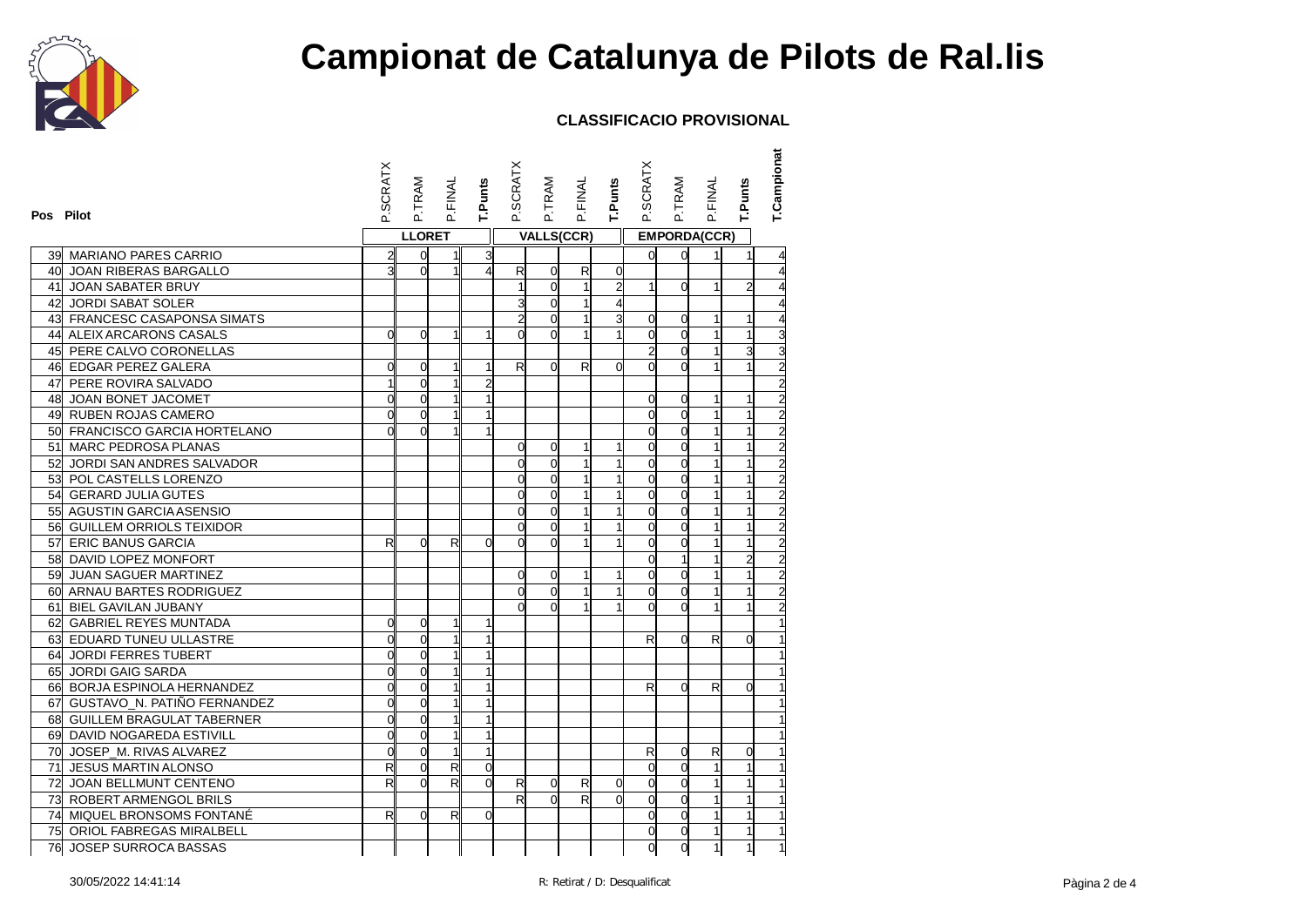

| Pos Pilot |                                | P.SCRATX       | P.TRAM         | P.FINAL                  | T.Punts        | <b>P.SCRATX</b> | P.TRAM            | <b>P.FINAL</b> | <b>T.Punts</b> | P.SCRATX                | P.TRAM              | <b>P.FINAL</b>          | T.Punts        | T.Campionat |
|-----------|--------------------------------|----------------|----------------|--------------------------|----------------|-----------------|-------------------|----------------|----------------|-------------------------|---------------------|-------------------------|----------------|-------------|
|           |                                |                | <b>LLORET</b>  |                          |                |                 | <b>VALLS(CCR)</b> |                |                |                         | <b>EMPORDA(CCR)</b> |                         |                |             |
|           | 77 ALBERT ROS MENACHO          |                |                |                          |                |                 |                   |                |                | $\overline{0}$          | $\overline{0}$      |                         | $\mathbf{1}$   |             |
|           | 78 JORDI MILLA MAY             |                |                |                          |                |                 |                   |                |                | $\mathbf{0}$            | $\Omega$            | $\mathbf{1}$            | 1              |             |
|           | 79 JORDI CARALT CANALS         |                |                |                          |                | 0               | $\overline{0}$    | 1              | 1              |                         |                     |                         |                |             |
|           | 80 FRANCESC PADILLA MOLINA     |                |                |                          |                |                 |                   |                |                | $\mathbf{0}$            | $\Omega$            | 1                       | 1              |             |
|           | 81 DAVID MORGADAS PALAU        |                |                |                          |                | 0               | $\overline{0}$    | $\mathbf{1}$   | 1              |                         |                     |                         |                |             |
|           | 82 MÀRIUS ROMEU CIFUENTES      |                |                |                          |                | d               | $\overline{0}$    | $\mathbf{1}$   | 1              |                         |                     |                         |                |             |
|           | 83 FELIPE REGO GRANDIO         |                |                |                          |                |                 |                   |                |                | d                       | $\Omega$            |                         | 1              |             |
|           | 84 ERNEST PINA ROVIRA          |                |                |                          |                | 0               | $\mathbf 0$       |                | 1              |                         |                     |                         |                |             |
|           | 85 RENE WAARE                  |                |                |                          |                | $\mathbf 0$     | $\mathbf 0$       | 1              | $\mathbf{1}$   |                         |                     |                         |                |             |
|           | 86 MARC CENDRA SALA            |                |                |                          |                | $\overline{0}$  | $\overline{0}$    | $\mathbf{1}$   | $\mathbf{1}$   |                         |                     |                         |                |             |
|           | 87 DAVID URQUIJO CEBRIAN       |                |                |                          |                | d               | $\Omega$          | 1              | $\mathbf{1}$   |                         |                     |                         |                |             |
|           | 88 JORDI BANUS FERRER          |                |                |                          |                |                 |                   |                |                | O                       | $\overline{0}$      | 1                       | 1              |             |
|           | 89 XAVIER SOLER FERNANDEZ      |                |                |                          |                | 0               | 0                 | 1              | 1              | $\mathsf{R}$            | $\Omega$            | R                       | $\Omega$       |             |
|           | 90 ADRIAN GOMEZ MORENO         |                |                |                          |                | d               | $\overline{0}$    | 1              | $\mathbf{1}$   |                         |                     |                         |                |             |
|           | 91 JULIAN AGUILERA RUIZ        |                |                |                          |                |                 |                   |                |                | <sub>0</sub>            | $\Omega$            |                         |                |             |
|           | 92 JOAN CARLES SOLE VILLEGAS   |                |                |                          |                | $\overline{0}$  | $\Omega$          | 1              | 1              |                         |                     |                         |                |             |
|           | 93 JORDI TIO MOLERO            | R              | $\overline{0}$ | $\mathsf{R}$             | 0              |                 |                   |                |                |                         |                     |                         |                |             |
|           | 94 JOSEP_M. SOLER TERRICABRAS  | R              | $\Omega$       | R                        | $\Omega$       |                 |                   |                |                |                         |                     |                         |                | $\Omega$    |
|           | 95 RAMON LOPEZ LOPEZ           | $\overline{R}$ | $\Omega$       | $\overline{\mathsf{R}}$  | $\Omega$       |                 |                   |                |                |                         |                     |                         |                |             |
|           | 96 DAVID ESPASA RUFI           | R              | $\Omega$       | R                        | $\Omega$       | R               | 0                 | R              | $\Omega$       |                         |                     |                         |                |             |
|           | 97 ALEX ESPAÑOL JOVE           |                |                |                          |                | R               | $\Omega$          | $\overline{z}$ | $\overline{0}$ |                         |                     |                         |                | $\Omega$    |
|           | 98 JOAQUIM ALSINA SUREDA       |                |                |                          |                |                 |                   |                |                | $\mathsf{R}$            | 0                   | $\mathsf{R}$            | $\overline{0}$ | $\mathbf 0$ |
|           | 99 FERRAN NIEVA BOSCH          |                |                |                          |                |                 |                   |                |                | $\overline{\mathsf{R}}$ | $\Omega$            | R                       | $\Omega$       | $\Omega$    |
|           | 100 ALEX FONT GOMEZ            |                |                |                          |                |                 |                   |                |                | $\mathsf{R}$            | $\Omega$            | $\overline{\mathbf{z}}$ | $\overline{0}$ | $\Omega$    |
|           | 101 NARCIS ALCALA SERRANO      | R              | $\Omega$       | R                        | $\mathbf 0$    |                 |                   |                |                | R                       | $\Omega$            | R                       | $\Omega$       | $\Omega$    |
|           | 102 RAMON VILA SUBIROS         | $\mathsf{R}$   | $\overline{0}$ | $\overline{\mathbf{z}}$  | $\Omega$       |                 |                   |                |                |                         |                     |                         |                | $\Omega$    |
|           | 103 ADRIA MESTRES LUCENA       | R              | $\overline{0}$ | $\overline{\mathcal{R}}$ | $\overline{0}$ |                 |                   |                |                |                         |                     |                         |                |             |
|           | 104 JOAN E. CASANOVAS MARTINEZ | R              | $\Omega$       | R                        | $\Omega$       |                 |                   |                |                |                         |                     |                         |                | $\Omega$    |
|           | 105 JOAN MORROS ABADAL         |                |                |                          |                | R               | $\Omega$          | R              | $\overline{0}$ |                         |                     |                         |                |             |
|           | 106 DAVID CRUZ PEREZ           | R              | $\Omega$       | $\mathsf{R}$             | $\Omega$       |                 |                   |                |                |                         |                     |                         |                |             |
|           | 107 JOAN IGNASI PRAT PEÑAS     |                |                |                          |                | $\mathsf{R}$    | 0                 | R              | $\overline{0}$ |                         |                     |                         |                | $\Omega$    |
|           | 108 ALBERT TORRES MIRALLES     |                |                |                          |                |                 |                   |                |                | R                       | $\Omega$            | R                       | $\overline{0}$ |             |
|           | 109 ALBERT SUSMOZAS NOGUERA    | R              | 0              | R                        | $\Omega$       |                 |                   |                |                |                         |                     |                         |                |             |
|           | 110 JORDI ARRIEZU ARROYO       | R              | $\Omega$       | $\mathsf{R}$             | $\Omega$       |                 |                   |                |                |                         |                     |                         |                | $\Omega$    |
|           | 111 XAVIER ROS GOMEZ           |                |                |                          |                | $\mathsf{R}$    | $\Omega$          | R              | $\Omega$       | R                       | $\Omega$            | R                       | $\overline{0}$ |             |
|           | 112 DAVID JUANOLA PEREZ        | R              | $\Omega$       | R                        | 0              |                 |                   |                |                |                         |                     |                         |                |             |
|           | 113 MANUEL ORTEGA GONZALEZ     |                |                |                          |                |                 |                   |                |                | R                       | $\overline{0}$      | R                       | $\overline{0}$ | $\mathbf 0$ |
|           | 114 PAU MITJAVILA GENIS        |                |                |                          |                |                 |                   |                |                | R                       | $\overline{0}$      | R                       | $\overline{0}$ | O           |